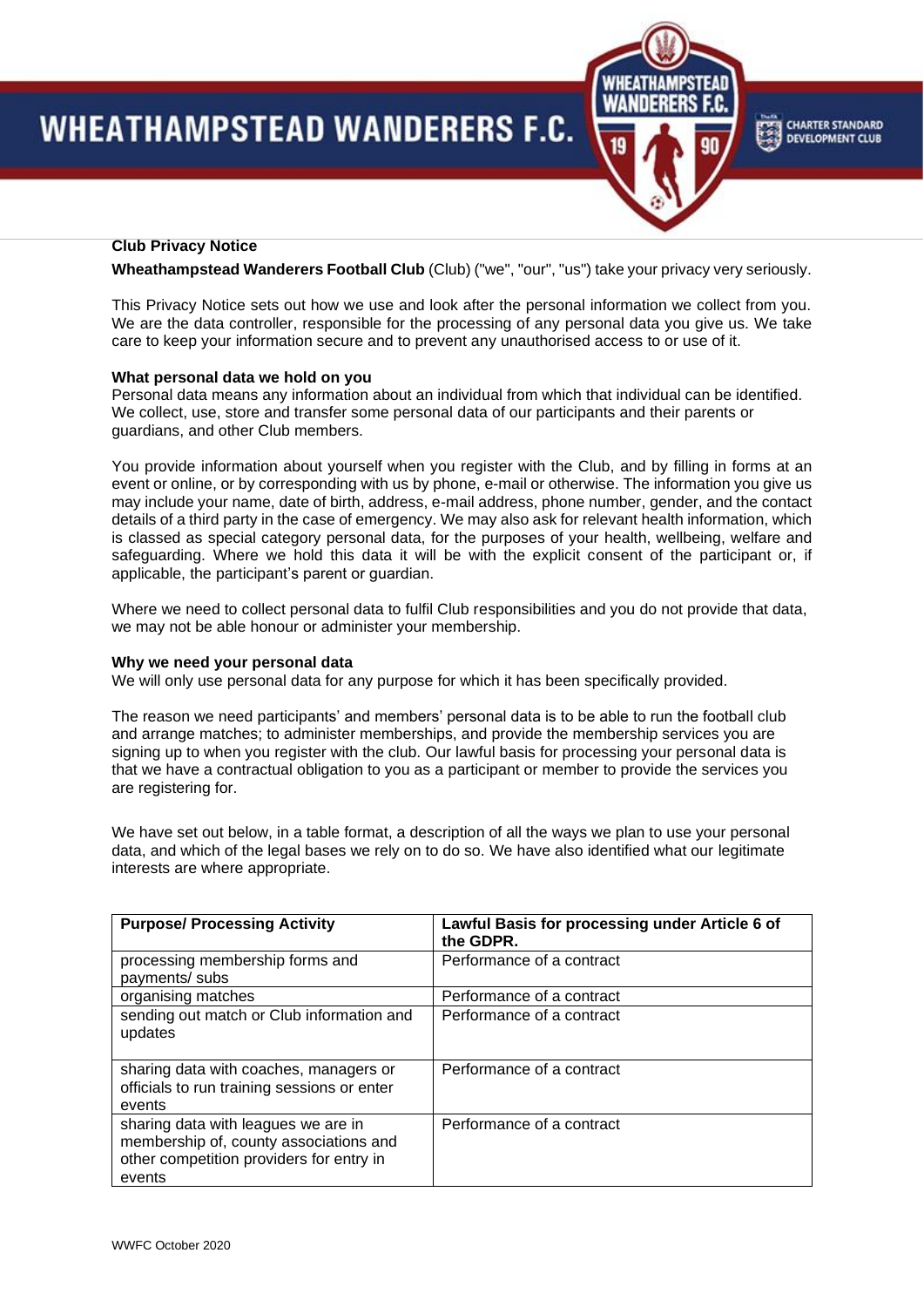| sharing data with committee members to<br>provide information about club activities,<br>membership renewals or invitation to social<br>events | The Club has a legitimate interest to maintain<br>member and participant correspondence for club<br>community purposes.                                                                                                                    |
|-----------------------------------------------------------------------------------------------------------------------------------------------|--------------------------------------------------------------------------------------------------------------------------------------------------------------------------------------------------------------------------------------------|
| sharing data with third party service or<br>facility providers                                                                                | The Club has a legitimate interest to run the<br>organisation efficiently and as it sees fit. Provision of<br>some third party services is for the benefit of the<br>Club, participants and its members.                                   |
| sharing anonymised data with a funding<br>partner as condition of grant funding e.g.<br><b>Local Authority</b>                                | The Club has a legitimate interest to run the<br>organisation efficiently and as it sees fit. Application<br>for funding is a purpose that benefits the Club,<br>participants and its members.                                             |
| sending out marketing information such as<br>newsletters and information about<br>promotions and offers from sponsors                         | Consent. We will only send you direct marketing if<br>you are an existing member, participant or other<br>associated individual and you have not previously<br>objected to this marketing, or, you have actively<br>provided your consent. |
| To ensure we understand possible health<br>risks                                                                                              | Consent. We will only process details on your<br>medical history with your consent.                                                                                                                                                        |

### **Who we share your personal data with**

When you become a member of the Club, your information, if you are a coach or volunteer will be or if you are another participant may be (depending upon which league(s) your team plays in) entered onto the Whole Game System database, which is administered by the FA. We may also pass your information to the County FA and/or to leagues to register participants and the team for matches, tournaments or other events, and for affiliation purposes.

We may share your personal data with selected third parties, suppliers and sub-contractors such as referees, coaches or match organisers. Third-party service providers will only process your personal data for specified purposes and in accordance with our instructions.

We may disclose your personal information to third parties to comply with a legal obligation; or to protect the rights, property, or safety of our participants, members or affiliates, or others.

All personal data stored on the Membermojo system used by the Club for member registration is subject to the Privacy Policy of Membermojo Limited [\(www.membermojo.co.uk/mm/help/privacy\)](http://www.membermojo.co.uk/mm/help/privacy), as well as to the terms of this Privacy Notice.

### **Protection of your personal data**

We have put in place appropriate security measures to prevent your personal data from being accidentally lost, used or accessed in an unauthorised way, altered or disclosed.

## **How long we hold your personal data**

We keep personal data on our participants and members while they continue to be a participant or member or are otherwise actively involved with the Club. We will delete this data no longer than 12 Months after a participant or member has left or otherwise ended their membership or affiliation, or sooner if specifically requested and we are able to do so. We may need to retain some personal data for longer for legal or regulatory purposes. The personal data that is stored on Whole Game System is subject to their privacy policy so we advise you review that policy together with this notice. If you would like your personal data to be deleted from Whole Game System then please contact them.

### **Your rights regarding your personal data**

As a data subject you may have the right at any time to request access to, rectification or erasure of your personal data; to restrict or object to certain kinds of processing of your personal data, including direct marketing; to the portability of your personal data and to complain to the UK's data protection supervisory authority, the Information Commissioner's Office about the processing of your personal data.